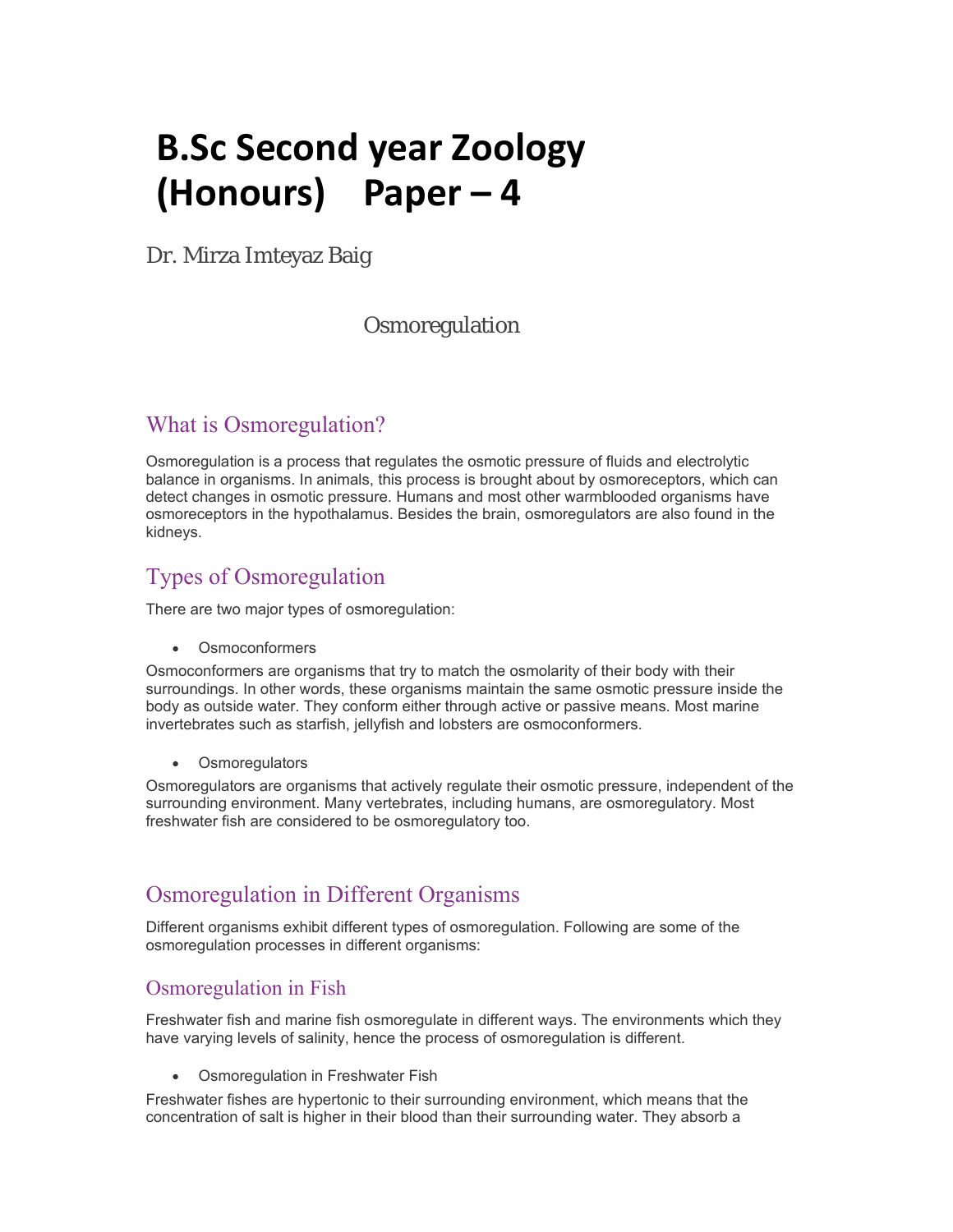controlled amount of water through the mouth and the gill membranes. Due to this intake of water, they produce large quantities of urine through which a lot of salt is lost. The salt is replaced with the help of mitochondria-rich cells in the gills. These cells absorb salt into the blood from the surrounding water.

#### Osmoregulation in Marine Fish

Compared to freshwater fish, marine fish face the opposite problem. They have a higher concentration of water in their blood than their surrounding environment. Consequently, it results in the tendency to lose water and absorb the salt. To get around this problem, marine fish drink large quantities of water and restrict urination. Another additional energy expenditure also arises as these organisms actively need to expel salt from the body (through the gills).



(b) Osmoregulation in a saltwater environment